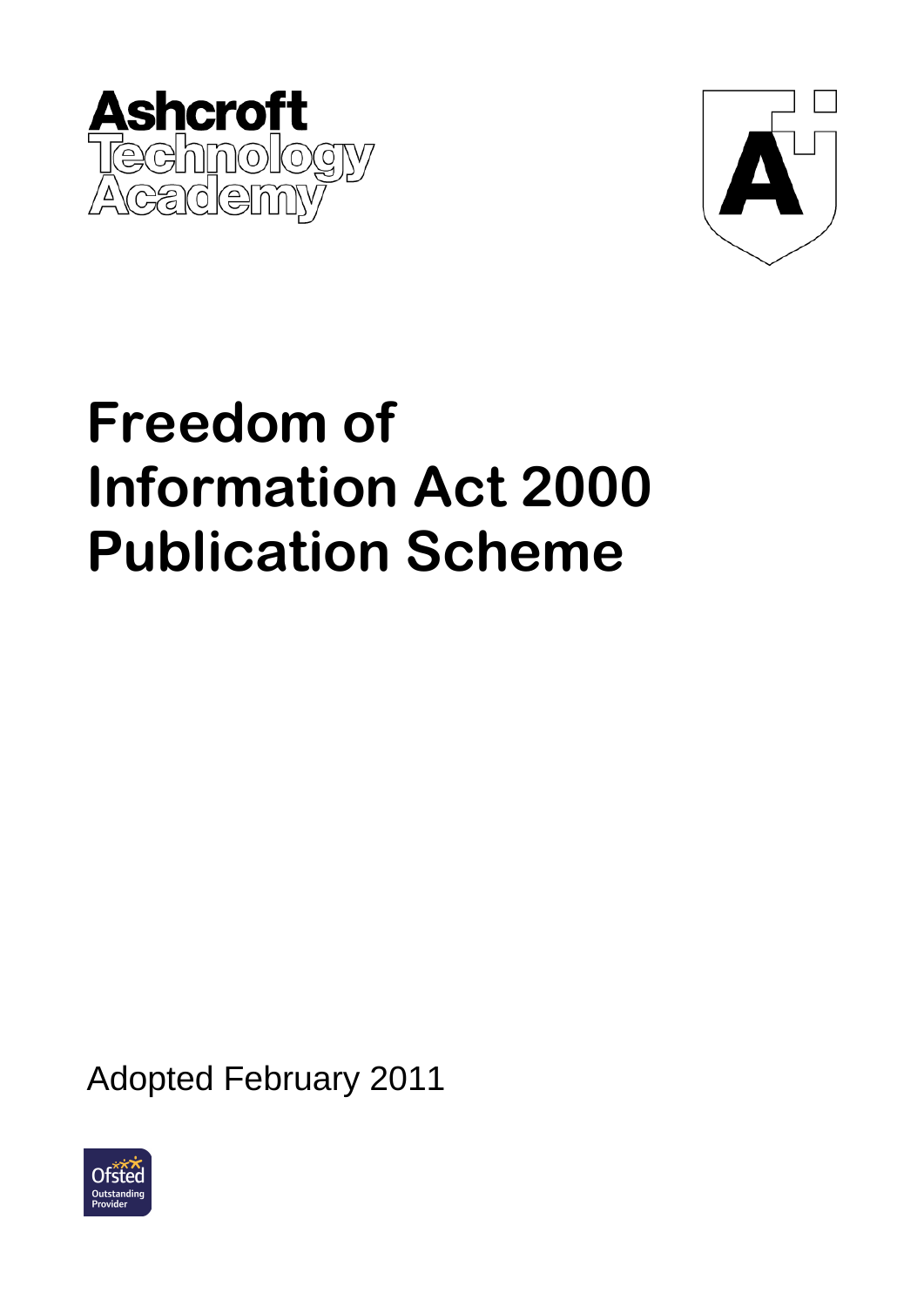# **Freedom of Information Act 2000**

### Ashcroft Technology Academy Publication Scheme

The Executive Board is responsible for the maintenance of this Scheme.

### **1. What a Publication Scheme is and why it has been developed.**

One of the aims of the Freedom of Information Act 2000 is that public authorities, including all maintained schools, should be clear and proactive about the information they will make public. To do this Ashcroft Technology Academy (ATA) has produced a Publication Scheme, setting out:

- The classes of information which we publish or intend to publish
- The manner in which the information will be published
- Whether the information is available free of charge or on payment

The Scheme covers information already published and information which is to be published in the future. All information in the ATA Publication Scheme is available in paper form. Some information which ATA holds may not be made public, for example personal information.

The Publication Scheme takes account of the model Scheme for schools approved by the Information Commissioner.

### **2. Categories of information published:**

The Publication Scheme gives guidance on information which the Academy currently publishes (or has recently published) or which ATA will publish in the future. This is split into categories of information know as "classes". These are contained in section 5 of this Scheme.

The classes of information that ATA undertakes to make available are organised into four broad topic areas:

**Academy Prospectus**: Information published in the Academy prospectus.

**Governing Documents**: Information relating to the strategic operation of the Academy.

**Students & Curriculum**: Information about policies that relate directly to students and the Academy curriculum.

#### **Academy Policies and other information related to the Academy:**

Information and policies that relate to the Academy in general.

#### **3. How to request information:**

If you require a paper version of any of the documents within the Scheme, please contact the Academy by telephone, email, fax or letter. Contact details are set out below.

Email: [info@ashcroftacademy.org.uk](mailto:info@ashcroftacademy.org.uk)

Tel: 020 8877 0357 Fax: 020 8877 0617 Contact Address: 100 West Hill, London SW15 2UT

Alternatively you may view documents within the Publication Scheme available electronically through our website [www.ashcroftacademy.org.uk](http://www.ashcroftacademy.org.uk/)

To help ATA process your request quickly, please clearly mark any correspondence "PUBLICATION SCHEME REQUEST" (in CAPITALS). If the information you are looking for is not available via the Scheme you can still contact the Academy to ask if we have it.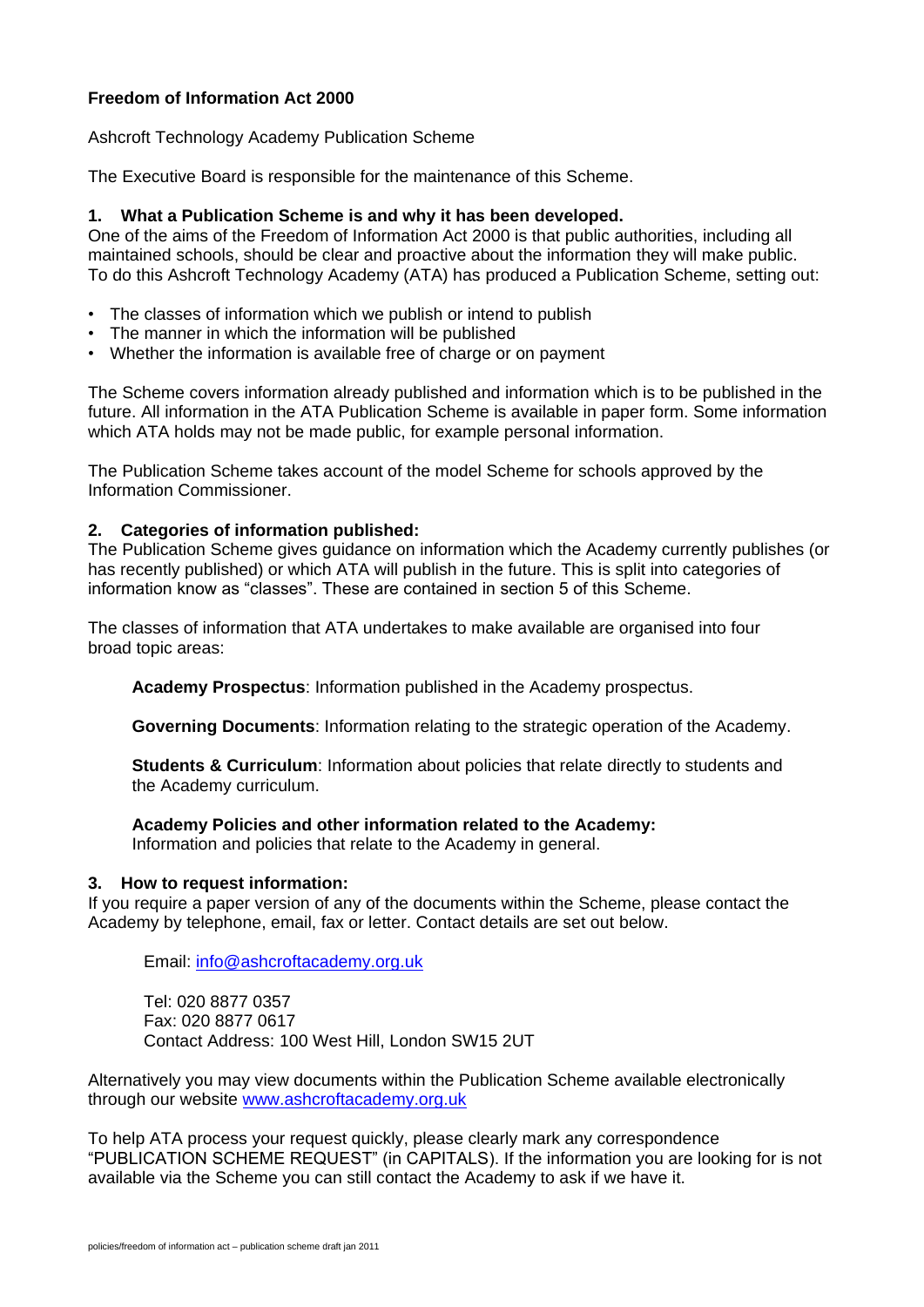# **4. Paying for information:**

It is Academy policy to charge disbursement costs only when they reach or exceed £2 in total charges.

Information publicised on the ATA website is free, although you may incur costs from your internet provider and for printing charges.

# **5. Classes of information currently published:**

# **Academy Prospectus**

The statutory contents of the Academy prospectus are as follows, (other items may be included in the prospectus at the Academy's discretion):

- the name, address and telephone number of the Academy
- the names of the Principal and Chair of Executive Board
- information regarding the Academy policy on admissions
- a statement of the Academy's ethos and values
- information about the Academy's policy on providing for students with special educational needs
- the number of students on roll and rates of students authorised and unauthorised absences

For Sixth Form

- Application Form
- information about subjects
- blocking for choices
- copy of Sixth Form agreement
- code of conduct and dress code
- examination results

# **Governing documents**

# **Academy Profile**

- details of the membership of the Board of Trustees and the Executive Board, including name and contact details of the Chairman of the Executive Board and the Clerk to the Executive Board
- the latest Ofsted inspection report
- the latest filed Annual Report and Accounts
- a description of the Academy's arrangements for the security of students staff and the premises
- information about the implementation of the Executive Board's policy on students with special educational needs (SENCO) and any changes to the policy during the last year
- a description of the arrangements for the admission of students with disabilities and details of steps to prevent disabled students being treated less favourably than other students
- details of existing facilities to assist access to the Academy by students with disabilities
- the Accessibility Plan covering future policies for access by those with disabilities to the Academy
- a statement of policy on whole staff development identifying how professional development impacts on teaching and learning

# **Instruments of Government**

- the name of the Academy Trust
- the Academy Trust Funding Agreement
- the Memorandum and Articles of Association
- the Scheme of Management
- the manner in which the Executive Board is constituted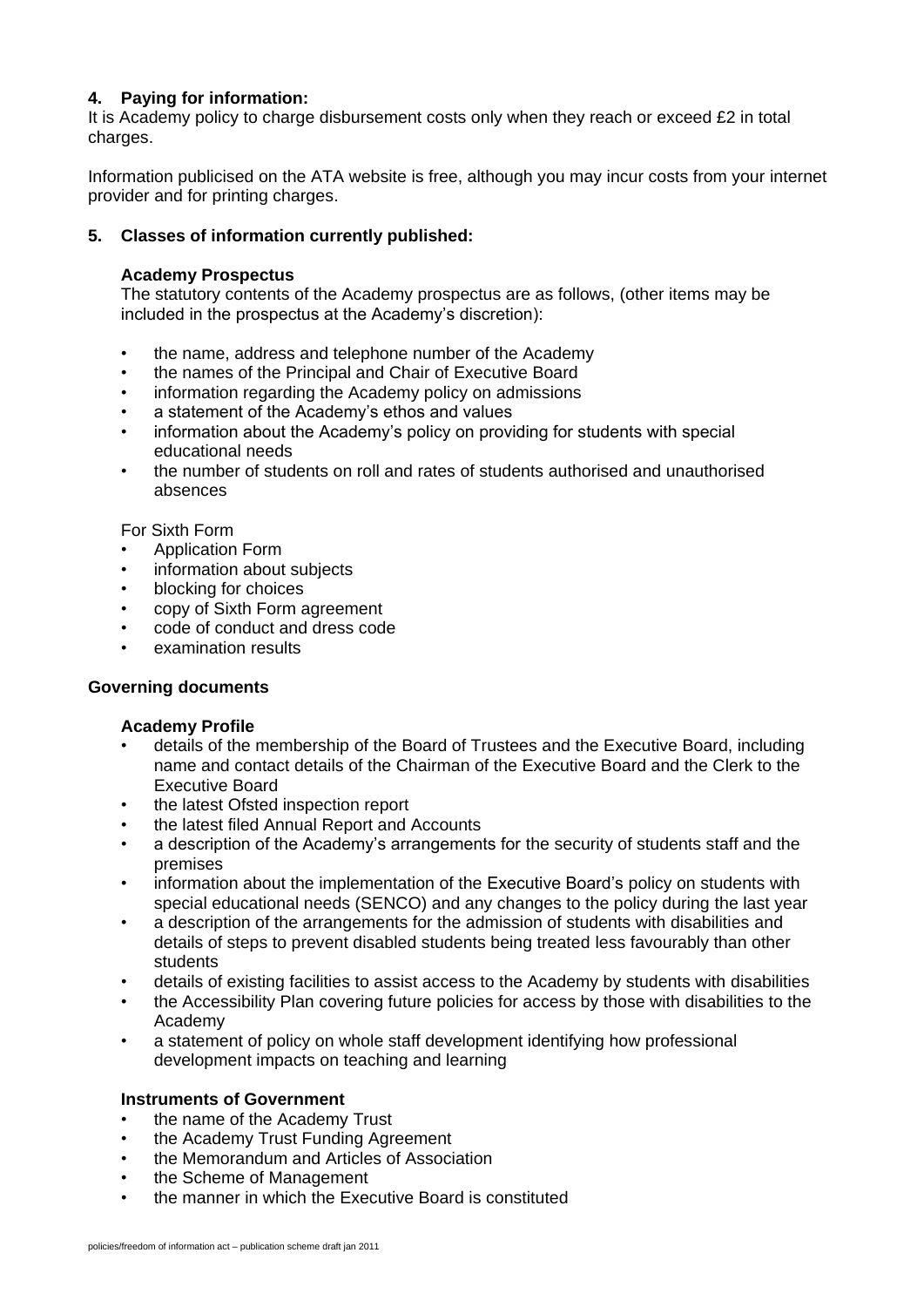- the term of office of each category of Executive Board member
- details of any additional trust
- the date the instrument takes effect

**Minutes of meetings of the Board of Trustees and its Committees:** Signed minutes of meetings of the Board of Trustees and its committees [current and last full academic Academy year]. Some information might be confidential or otherwise exempt from the publication by law – the Academy therefore cannot publish this.

#### **Minutes of meetings of the Executive Board:** Agreed minutes of

meetings of the Executive Board [current and last full academic Academy year]. Some information might be confidential or otherwise exempt from the publication by law – the Academy therefore cannot publish this.

### **Students & Curriculum Policies**

This section gives access to information about policies that relate to students and the Academy curriculum.

**Home – Academy Agreement**: Statement of the Academy's aims and values, the Academy's responsibilities, the parental responsibilities and expectations and the Academy's expectations of its students for example, homework arrangements.

**Curriculum Policy:** Statement on following the policy for the secular curriculum subjects and religious education and schemes of work and syllabuses currently used by the Academy.

**Sex Education Policy:** Statement of policy with regard to sex and relationship education.

**Special Education Needs Policy:** Information about the Academy's policy on providing for students with special educational needs.

**Accessibility Plans:** Plan for increasing participation of disabled students in the Academy's curriculum, improving the accessibility of the physical environment and improving delivery of information to disabled students.

**Race Equality Policy:** Statement of policy for promoting race equality.

**Collective Worship:** Statement of arrangements for the required daily act of collective worship.

**Child Protection Policy:** Statement of policy for safeguarding and promoting welfare of students at the Academy (from March 2004).

**Student Discipline:** Statement of general principles on behaviour and discipline and of measures taken by the Principal to prevent bullying.

**Guidance for Admissions:** Guidance for parents of Year 6 students seeking to start at the Academy.

#### **Academy Policies and other information related to the Academy**

This section gives access to information about policies that relate to the Academy in general.

**Published reports of Ofsted referring expressly to the Academy:** Published report of the last inspection of the Academy and the summary of the report.